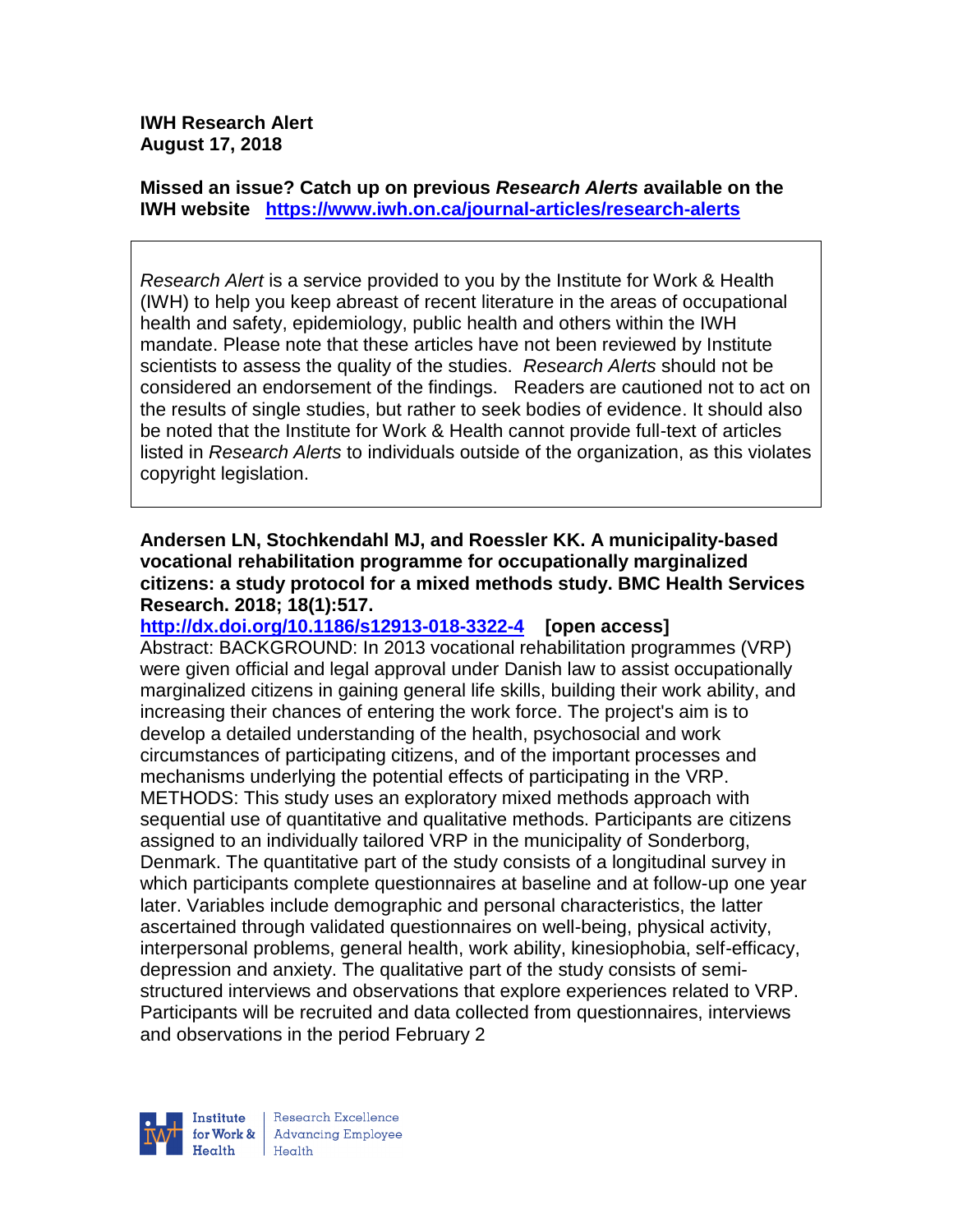#### **Bastien MF and Corbiere M. Return-to-work following depression: what work accommodations do employers and human resources directors put in place? Journal of Occupational Rehabilitation. 2018; [Epub ahead of print]. <http://dx.doi.org/10.1007/s10926-018-9801-y>**

Abstract: The magnitude of economic and social costs related to common mental disorders has a profound impact on the workplace. Returning to work following depression is, therefore, a major issue for all stakeholders involved (employee, employer, human resources director, union, physician, etc.). Considering their role in the organization, Human Resources Directors (HRD) and employers have a decisive impact on the return-to-work (RTW) process. Purpose This study aims to determine which RTW accommodations are implemented, following depression, by one of the central stakeholders: HRD and employers. Methods 219 HRD/employers participated in a semi-structured telephone interview about RTW of employees after depression. From that interview, the question related to this article was: Do you put in place work accommodations for employees after a sick leave due to depression (yes or no)? If their response was positive, we asked: If yes, what were the work accommodations? Results 170 HRD/employers specified accommodations. The most common categories identified were related to: work schedule, task modifications, job change and work environment change. Accommodations directly related to the employee or the colleagues were considerably less mentioned and those concerning other RTW stakeholders, including supervisor, were almost absent. Conclusion Our results suggest that accommodations directly related to work aspects seemed to predominate in our sample of HRD/employers when an employee returned-towork following depression. The relational aspect and the involvement of the different stakeholders are also not prioritized to accommodate the RTW. These results contrast with employer best practice guidelines for the RTW of workers with common mental disorders

**Fernandez-Nino JA, Bonilla-Tinoco LJ, Manrique-Espinoza BS, Romero-Martinez M, and Sosa-Ortiz AL. Work status, retirement, and depression in older adults: an analysis of six countries based on the Study on Global Ageing and Adult Health (SAGE). SSM - Population Health. 2018; 6:1-8. <http://dx.doi.org/10.1016/j.ssmph.2018.07.008>[open access]** Abstract: The aim of the present study was to analyse the association between the occurrence of a major depressive episode among older adults and work status in low- and medium-income countries. A cross-sectional study was conducted with people 60 years of age and older from the six countries (Mexico, India, China, Russian Federation, Ghana and South Africa) included in the Study on Global Ageing and Adult Health (SAGE) and who participated in its first wave (2009-2010). The occurrence of a major depressive episode (MDE) over the previous 12 months was determined based on an adaptation of the ICD-10 diagnostic criteria. The association between current work status and the presence of an MDE was estimated using binary logistic regression models with country-level fixed effects, and interaction terms between the country and work



Research Excellence **Institute** Research Excellence<br> **For Work &**<br>
Reduction Employee Health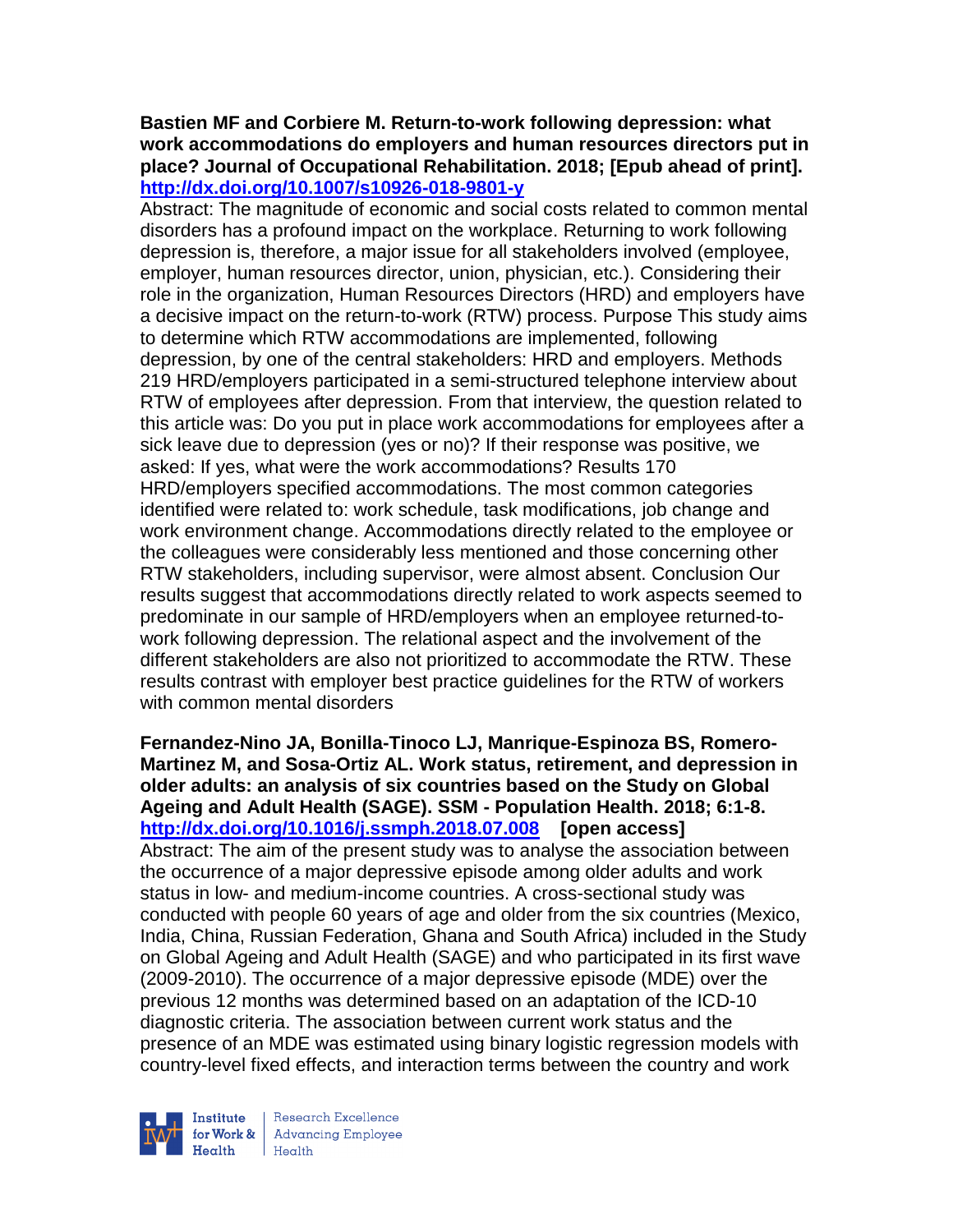status. Results showed the odds of presenting an MDE were lower for older adults who were retired with a pension than for those who were currently working, although this protective association was observed only for men in China (OR=0.23; CI 95%:0.08-0.70) and Ghana (OR=0.25; CI 95%:0.07-0.95) and for women in India (OR=0.05; CI 95%:0.01-0.51) and South Africa (OR=0.19; CI 95%:0.04-0.97). For women, being a homemaker also showed a protective association in South Africa (OR=0.09; CI95%:0.01-0.66) and Mexico (OR=0.32; CI95%:0.14-0.76). In the case of being retired without a pension, no significant association was found in any country. The previous indicates that retirement with pension has a protective association with MDE only for men in China and Ghana and women in India and South Africa. The heterogeneity of this association reflects cultural and socioeconomic differences between the analysed countries

**Gao L, Flego A, Dunstan DW, Winkler EA, Healy GN, Eakin EG, Willenberg L, Owen N, LaMontagne AD, Lal A, Wiesner GH, Hadgraft NT, and Moodie ML. Economic evaluation of a randomized controlled trial of an intervention to reduce office workers' sitting time: the "Stand Up Victoria" trial. Scandinavian Journal of Work, Environment & Health. 2018; [Epub ahead of print].**

# **<http://dx.doi.org/10.5271/sjweh.3740>**

Abstract: Objectives This study aimed to assess the economic credentials of a workplace-delivered intervention to reduce sitting time among desk-based workers. Methods We performed within-trial cost-efficacy analysis and long-term cost-effectiveness analysis (CEA) and recruited 231 desk-based workers, aged 24-65 years, across 14 worksites of one organization. Multicomponent workplace-delivered intervention was compared to usual practice. Main outcome measures including total device-measured workplace sitting time, body mass index (BMI), self-reported health-related quality of life (Assessment of Quality of Life-8D, AQoL-8D), and absenteeism measured at 12 months. Results Compared to usual practice, the intervention was associated with greater cost (AU\$431/person), benefits in terms of reduced workplace sitting time [-46.8 minutes/8-hour workday, 95% confidence interval (CI): -69.9- -23.7] and increased workplace standing time (42.2 minutes/8-hour workday, 95% CI 23.8- 60.6). However, there were no significant benefits for BMI [0.148 kg/m (2)(95% CI-1.407-1.703)], QoL-8D [-0.006 (95% CI -0.074-0.063)] and absenteeism [2.12 days (95% CI -2.01-6.26)]. The incremental cost-efficacy ratios (ICER) ranged from AU\$9.94 cost/minute reduction in workplace sitting time to AU\$13.37/minute reduction in overall sitting time. CEA showed the intervention contributed to higher life year (LY) gains [0.01 (95% CI 0.009-0.011)], higher health-adjusted life year (HALY) gains [0.012 (95% CI 0.0

**Hahn RA, Truman BI, and Williams DR. Civil rights as determinants of public health and racial and ethnic health equity: health care, education, employment, and housing in the United States. SSM - Population Health. 2018; 4:17-24.** 



Research Excellence for Work & | Advancing Employee Health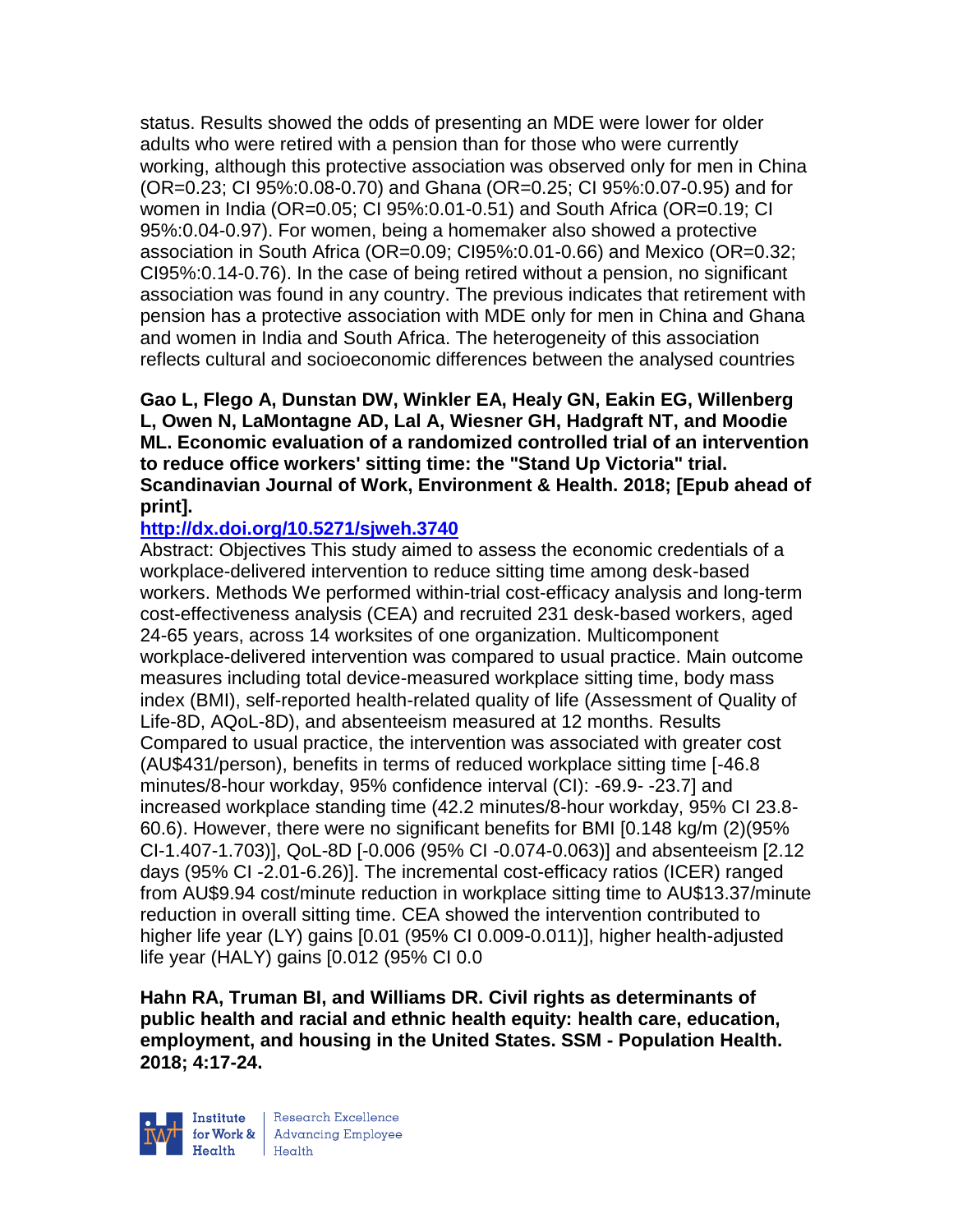### **<http://dx.doi.org/10.1016/j.ssmph.2017.10.006>[open access]**

Abstract: This essay examines how civil rights and their implementation have affected and continue to affect the health of racial and ethnic minority populations in the United States. Civil rights are characterized as social determinants of health. A brief review of US history indicates that, particularly for Blacks, Hispanics, and American Indians, the longstanding lack of civil rights is linked with persistent health inequities. Civil rights history since 1950 is explored in four domains-health care, education, employment, and housing. The first three domains show substantial benefits when civil rights are enforced. Discrimination and segregation in housing persist because anti-discrimination civil rights laws have not been well enforced. Enforcement is an essential component for the success of civil rights law. Civil rights and their enforcement may be considered a powerful arena for public health theorizing, research, policy, and action

### **Jones M, Mavromaras K, Sloane PJ, and Wei Z. The dynamic effect of disability on work and subjective well-being. Oxford Economic Papers. 2018; 70(3):635-657.**

**<http://dx.doi.org/10.1093/oep/gpy006>**

**Juurlink TT, ten Have M, Lamers F, van Marle HJF, Anema JR, de Graaf R, and Beekman ATF. Borderline personality symptoms and work performance: a population-based survey. BMC Psychiatry. 2018; 18(1):202. <http://dx.doi.org/10.1186/s12888-018-1777-9>[open access]** Abstract: BACKGROUND: This study aims to elucidate the interplay between borderline personality symptoms and working conditions as a pathway for impaired work performance among workers in the general population. METHODS: Cross-sectional data from the Netherlands Mental Health Survey and Incidence Study-2 (NEMESIS-2) were used, including 3672 workers. Borderline personality symptoms were measured with the International Personality Disorder Examination (IPDE) questionnaire. Working conditions (decision latitude, psychological job demands, job security and co-worker support) were assessed with the Job Content Questionnaire (JCQ). Impaired work performance was assessed as total work loss days per month, defined as the sum of days of three types of impaired work performance (inability to work, cut-down to work, and diminished quality at work). These were assessed with the WHO Disability Assessment Schedule (WHO-DAS). Common mental disorders (CMD) were assessed with the Composite International Diagnostic Interview (CIDI). RESULTS: Number of borderline personality symptoms was consistently associated with impaired work performance, even after controlling for type or number of adverse working conditions and co-occurrence of CMD. Borderline personality symptoms were associated with low decision latitude, job insecurity and low co-worker support. The relationship between borderline personality symptoms and work performance diminished slightly after controlling for type or number of working conditions. CONCLUSIONS: The current study shows that having borderline personality symptoms is a unique determinant of work



Research Excellence **Institute** Research Excellence<br> **For Work &**<br>
Morth Harlth Harlth  $H_{\text{eath}}$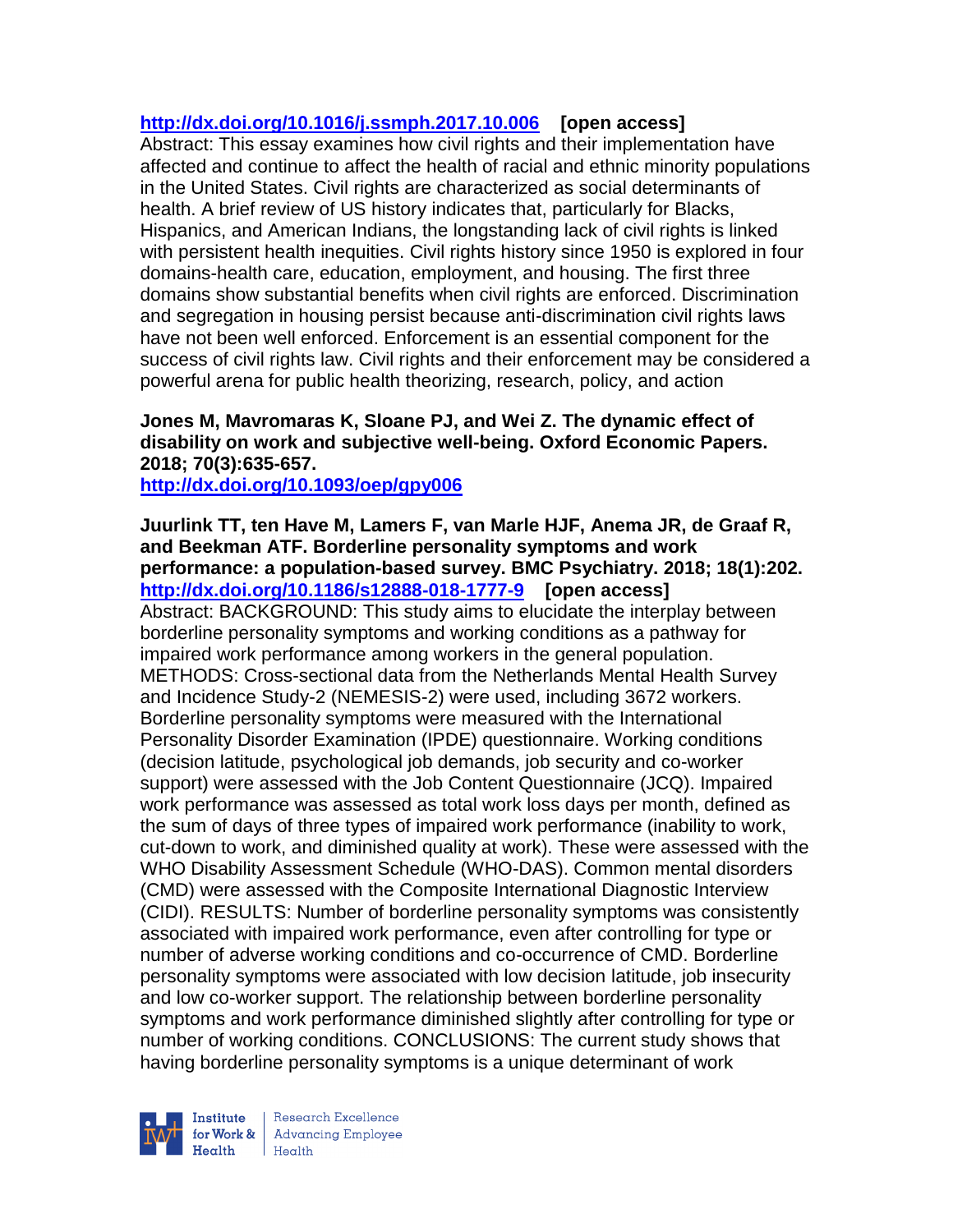performance. This association seems partially explained through the impact of borderline personality symptoms on working conditions. Future studies are warranted to study causality and should aim at diminishing borderline personality symptoms and coping with working conditions

#### **Langner LA. Flexible men and successful women: the effects of flexible working hours on German couples' wages. Work, Employment & Society. 2018; 32(4):687-706.**

**<http://dx.doi.org/10.1177/0950017017708161>**

**Melkevik O, Clausen T, Pedersen J, Garde AH, Holtermann A, and Rugulies R. Comorbid symptoms of depression and musculoskeletal pain and risk of long term sickness absence. BMC Public Health. 2018; 18(1):981. <http://dx.doi.org/10.1186/s12889-018-5740-y>[open access]** Abstract: BACKGROUND: Symptoms of depression and musculoskeletal pain have both been found to be associated with increased risk of long term sickness absence (LTSA). The comorbidity between depression and pain i.e. simultaneous presence of both symptoms, is well established in the literature. The aim for the current investigation was to investigate whether the presence of comorbid pain influences the associations between depressive symptoms and LTSA or if the presence of comorbid depressive symptoms influences associations between musculoskeletal pain and LTSA. METHODS: A sample of 6572 Danish female health care workers responding to a questionnaire about health and working conditions were followed up in a national register of social transfer payments (DREAM) for 550 days. We estimated the risk for LTSA of four weeks or more, associated with depressive symptoms and number of musculoskeletal pain locations using a Cox proportional hazards model allowing multiple observations per individual. We conducted a test for multiplicative interaction between musculoskeletal pain locations and depressive symptoms, and presented stratified regression models to facilitate the interpretation of the results. RESULTS: The severity of depressive symptoms was correlated with the number of pain locations reported (Spearman's rho = .24, p < 0.001). We found a significant multiplicative interaction between depressive symptoms and musculoskeletal pain in predicting the risk of LTSA. Depressive symptoms and number of musculoskeletal pain locations were associated with increased risk of LTSA for individuals who did not have comorbid symptoms. However, we found no significant associations between the two predictors and LTSA among participants who reported comorbid symptoms. CONCLUSIONS: The risk of LTSA associated with depressive symptoms and musculoskeletal pain appears to be moderated by the presence of comorbid symptoms. The modified risk for LTSA among workers with comorbid symptoms requires further investigation

**Miller BM, Metz D, Smith TD, Lastunen J, Landree E, and Nelson C. Understanding the economic benefit associated with research and services at the National Institute for Occupational Safety and Health: an approach and three case studies. Rand Health Quarterly. 2018; 8(1):1**



Institute Research Excellence<br>
for Work & Advancing Employee<br>
Health<br>
Health  $Heath$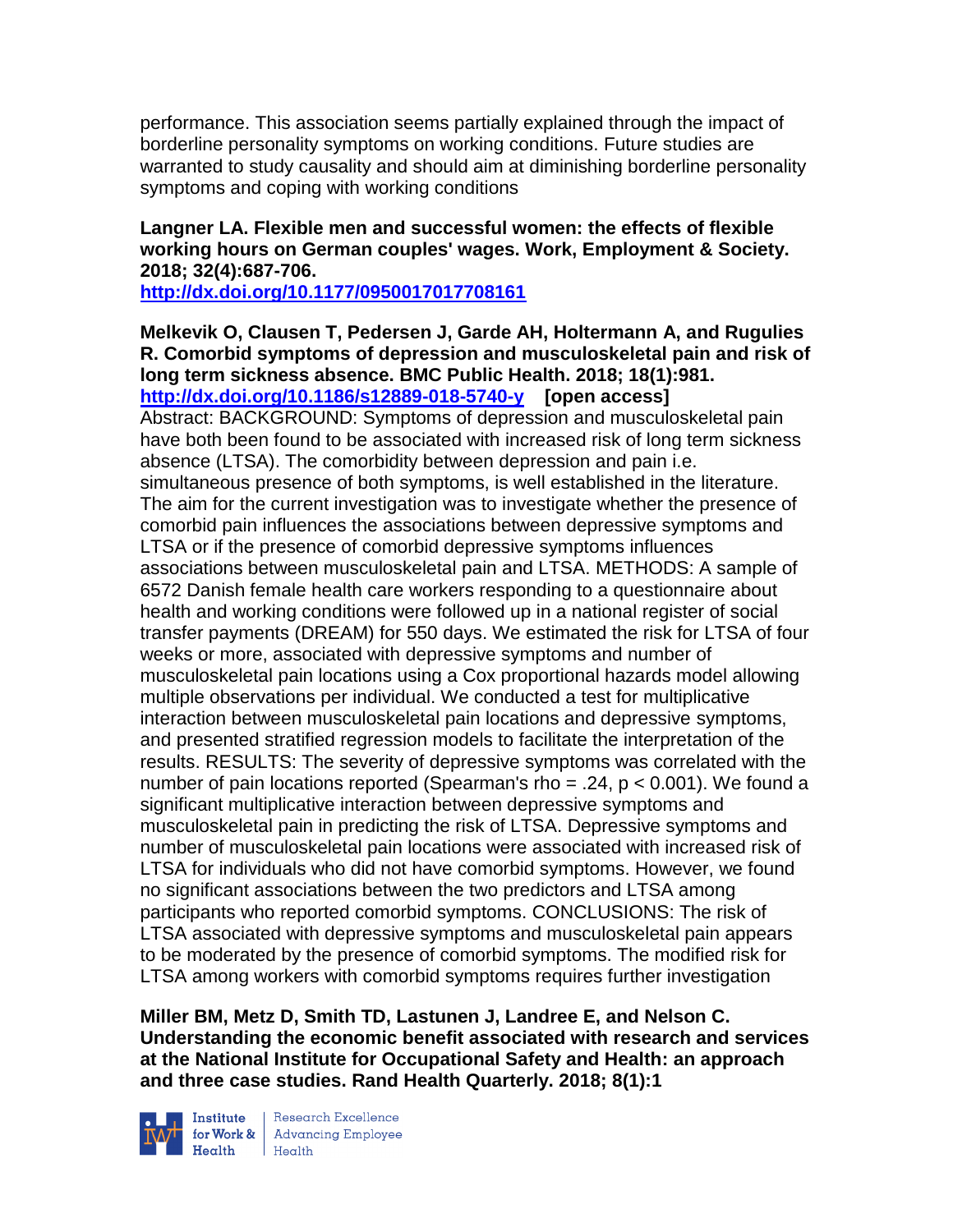**<https://www.ncbi.nlm.nih.gov/pmc/articles/PMC6075803/>[open access]** Abstract: The National Institute for Occupational Safety and Health (NIOSH) asked the RAND Corporation to develop an approach, reported here, for estimating the economic benefit of NIOSH research, using three case studies. The cases provide concrete illustrations of the ways in which NIOSH research could affect worker health and safety practices and outcomes, as well as some initial estimates of the economic benefit associated with those impacts. The authors selected the case studies to illustrate variation in types of NIOSH research and in intended users. The first case study examines research to develop, test, and support implementation of engineering control measures to limit exposure to silica among road construction workers. This case study offers an example of NIOSH's intervention and surveillance research and provision of technical assistance. The second case study involves two NIOSH studies that strengthened the evidence base about the linkage between firefighting activities and increased risk of certain cancers among firefighters. This case study provides an example of etiological and exposure surveillance research, coupled with an intervention study. The third case study involves a NIOSH evaluation of the effectiveness of Ohio's Safety Intervention Grant Program in reducing the prevalence and costs of workplace injuries. This case study illustrates intervention research targeting government organizations. The first and second case studies led to the development of control technologies, and all three case studies involved dissemination and stakeholder engagement efforts that promoted the adoption of risk-reducing technologies and practices

### **Moore JE, Rashid S, Park JS, Khan S, and Straus SE. Longitudinal evaluation of a course to build core competencies in implementation practice. Implementation Science. 2018; 13(1):106.**

**<http://dx.doi.org/10.1186/s13012-018-0800-3>[open access]** Abstract: BACKGROUND: Few training opportunities are available for implementation practitioners; we designed the Practicing Knowledge Translation (PKT) to address this gap. The goal of PKT is to train practitioners to use evidence and apply implementation science in healthcare settings. The aim of this study was to describe PKT and evaluate participant use of implementation science theories, models, and frameworks (TMFs), knowledge, self-efficacy, and satisfaction and feedback on the course. METHODS: PKT was delivered to implementation practitioners between September 2015 and February 2016 through a 3-day workshop, 11 webinars. We assessed PKT using an uncontrolled before and after study design, using convergent parallel mixed methods. The primary outcome was use of TMFs in implementation projects. Secondary outcomes were knowledge and self-efficacy across six core competencies, factors related to each of the outcomes, and satisfaction with the course. Participants completed online surveys and semi-structured interviews at baseline, 3, 6, and 12 months. RESULTS: Participants ( $n = 15$ ) reported an increase in their use of implementation TMFs (mean  $= 2.11$ ; estimate  $= 2.11$ ; standard error  $(SE) = 0.4$ ;  $p = 0.03$ ). There was a significant increase in



Research Excellence for Work & | Advancing Employee Health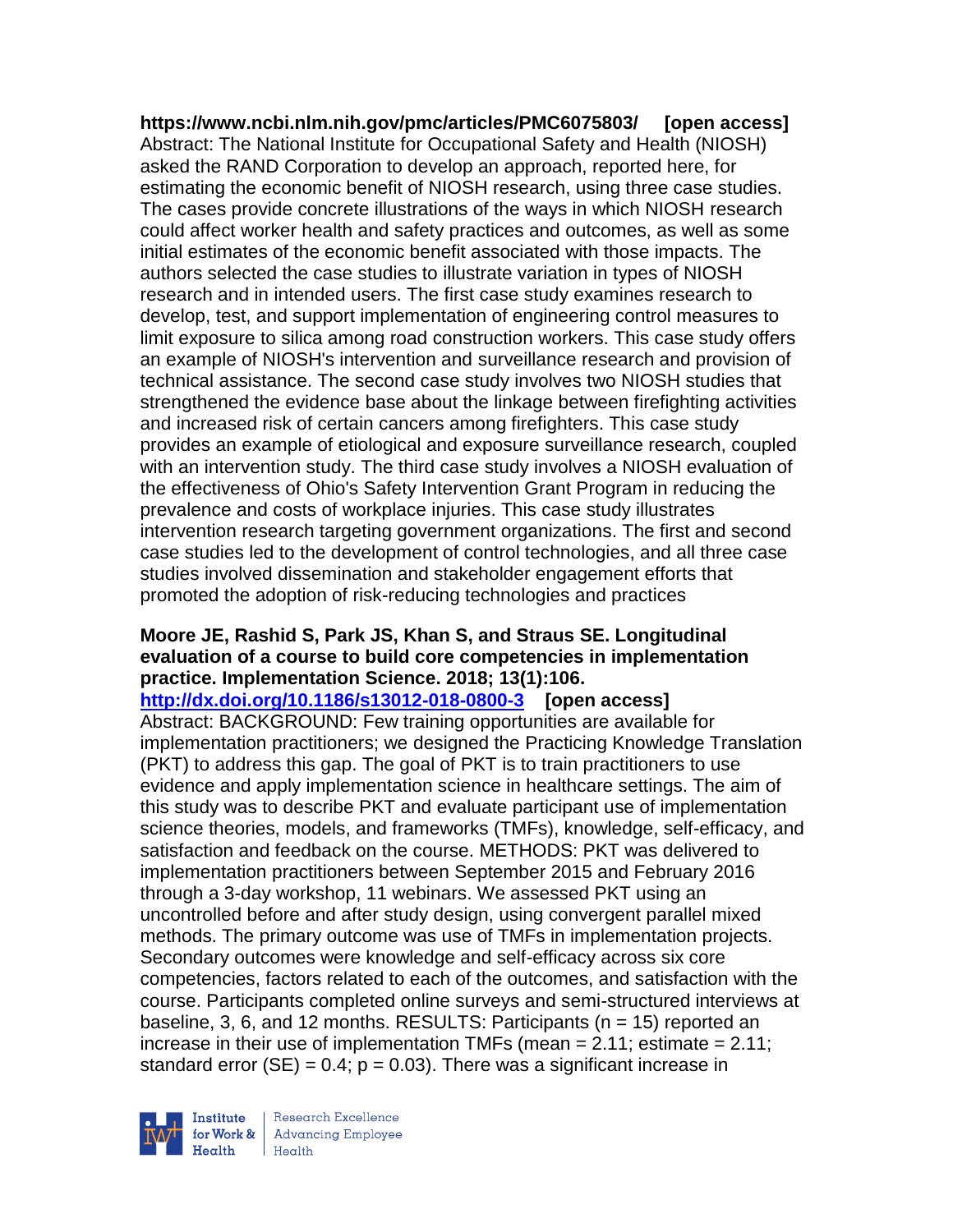participants' knowledge of developing an evidence-informed, theory-driven program (ETP) (estimate = 4.10;  $SE = 0.37$ ;  $p = 0.002$ ); evidence implementation (estimate = 2.68; SE = 0.42;  $p < 0.001$ ); evaluation (estimate = 4.43; SE = 0.36; p  $<$  0.001); sustainability, scale, and spread (estimate = 2.55; SE = 0.34; p  $<$  $0.001$ ; and context assessment (estimate =  $3.86$ ; SE =  $0.32$ ; p <  $0.001$ ). There was a significant increase in participants' self-efficacy in developing an ETP (estimate =  $3.81$ ; SE =  $0.34$ ; p <  $0.001$ ); implementation (estimate =  $3.01$ ; SE = 0.36;  $p < 0.001$ ); evaluation (estimate = 3.83; SE = 0.39;  $p = 0.002$ ); sustainability, scale, and spread (estimate  $= 3.06$ ; SE  $= 0.46$ ; p  $= 0.003$ ); and context assessment (estimate =  $4.05$ ; SE =  $0.38$ ; p =  $0.016$ ). CONCLUSION: Process and outcome measures collected indicated that PKT participants increased use of, knowledge of, self-efficacy in KT. Our findings highlight the importance of longitudinal evaluations of training initiatives to inform how to build capacity for implementers

#### **National Academies of Sciences, Engineering, and Medicine. A smarter national surveillance system for occupational safety and health in the 21st century. Washington, DC: National Academies Press; 2018.**

### **Quigley DD, Doyle MB, and Wynn BO. Physician reporting requirements for injured workers in California: a review of reporting processes and payment policies. Rand Health Quarterly. 2018; 7(4):5.**

## **<https://www.ncbi.nlm.nih.gov/pmc/articles/PMC6075806/>**

Abstract: California's workers' compensation (WC) program provides medical care and wage-replacement benefits to workers who suffer on-the-job injuries and illnesses. Individuals who are injured on the job are entitled to receive the medical care they need to relieve the effects of their injury with no deductibles or copayments. Physicians who treat and provide care to injured workers are required to file reports with the WC payer that address the worker's treatment, medical progress, and work-related issues. California's Division of Workers' Compensation (DWC) asked the RAND Corporation to review the reporting process and pricing structure of the WC-required reports to ensure that the policies are consistent with efficient program administration. This study provides a framework for understanding the current processes for filing WC-required reports in California and establishes a baseline for comparison with other state systems. The objective of this study is to provide an assessment of WC-required reports, including the structure and content, level of effort, and allowances, and to compare the elements and processes with other systems to inform potential improvements and further refinements to California's reporting requirements and policies. The study should be of general interest to stakeholders in California's WC system and in other WC programs

### **Ramage-Morin P and Gosselin M. Canadians vulnerable to workplace noise [Statistics Canada: Catalogue no. 82-003-X]. Health Reports. 2018; 29(8):9- 17.**



| Research Excellence for Work & Advancing Employee<br>Health Health